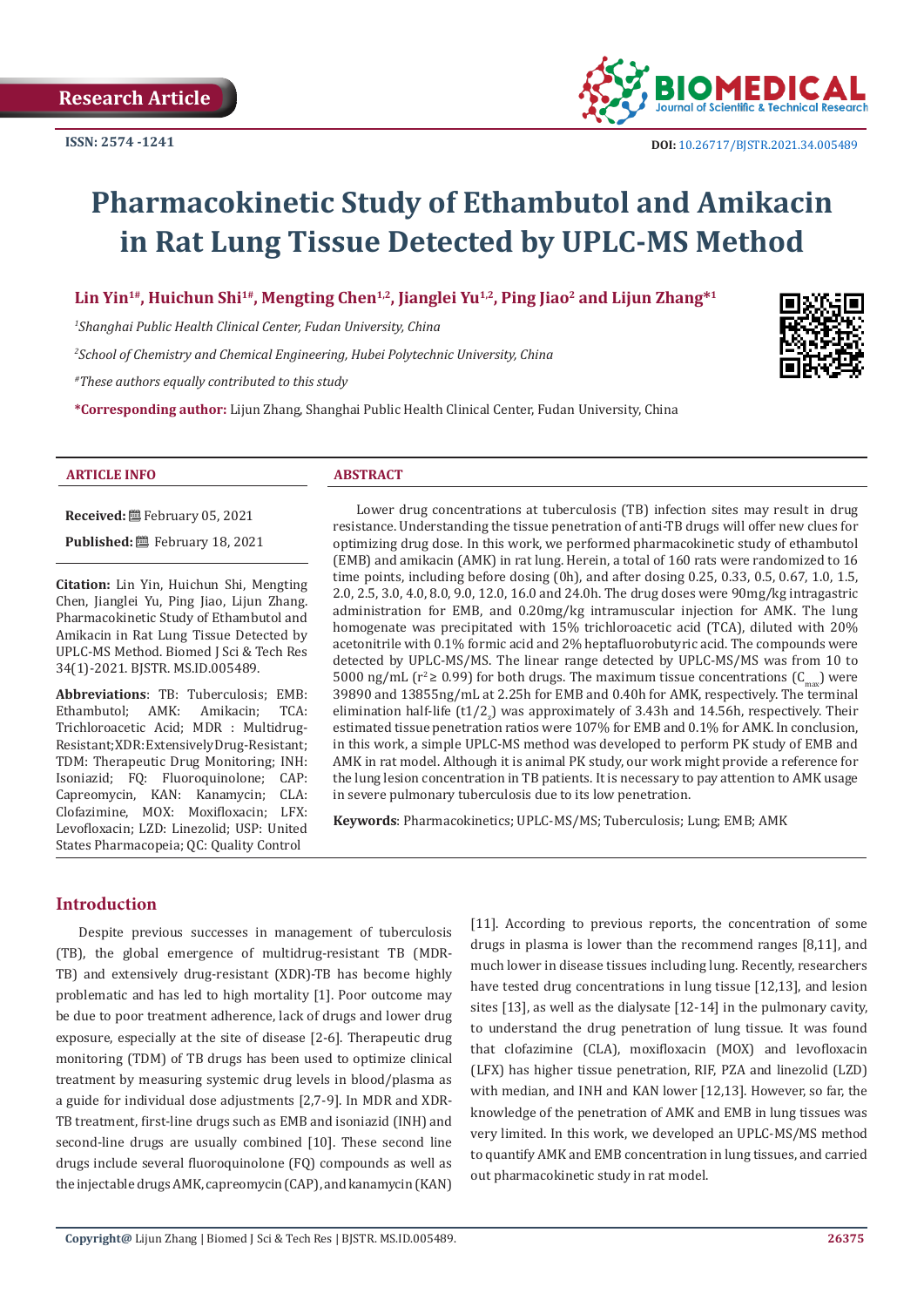# **Materials and Methods**

# **Chemicals and Reagents**

EMB was purchased from United States Pharmacopeia (USP) with purity of 100%, EMB-d4 (the internal standard (IS) of EMB) from Toronto Research Chemicals with purify of 98% in chemical, 99.3% in isotopic and 97.49% in d4 component. AMK was from China Institute for the Control of Pharmaceutical and Biological Products with purity of  $\geq 74.91\%$ . Apramycin sulfate (APM; the IS of AMK) from Dr. Ehrenstorfer, with the purity of 89.6%. HPLC grade methanol and acetonitrile were brought from Merck (Merck, Darmstadt, Germany). Ultra-pure water was made using the Milli-Q system (Millipore, Bedford, MA, USA). Other regents and solvents were chromatographically pure and from Guoyao Company.

# **UPLC-MS/MS Conditions**

The UPLC-MS/MS system consisted of a Waters Acquity UPLC (Waters Corporation, Milford, USA) and an AB Sciex Triple Quad 5500 (AB SCIEX company, Boston, USA). The chromatographic separation of EMB and AMK, and their ISs were conducted on an ACQUITY UPLC HSS T3 column (2.1mm x 100mm, 1.8µm). A 5-µL sample was loaded and eluted with a gradient of water containing 0.1% FA (A) and ACN containing 0.1% FA (B), at 0.35mL/min flow rate with the flowing program: 0–1.5min, 2-80% B; 1.5–2.0min, 80%; 2.0–2.01min, 80-2%; 2.01–3.0min, 2%. The analytes were detected by multiple reaction monitoring (MRM) mode.

# **Preparation of Standard Curve and Quality Control Solution**

The stock solutions of EMB and AMK, at a concentration of 1.0mg/mL, were prepared using 10% methanol, and stored at -80 ℃. The working solutions containing EMB and AMK were prepared by diluting the mixed stock solution with 20% methanol to obtain different concentrations (25,000, 22,500, 5000, 1000, 500, 100, 50ng/mL). The IS working solutions were prepared with 20% methanol to obtain the concentration of 0.25µg/mL for EMB-d4, and 5µg/mL for APM. All working solutions were stored at 4 ℃. The standard curves and the quality control (QC) samples containing EMB and AMK, were obtained by mixing the corresponding working solutions (40µL), IS (40µL) with 200µL of blank tissue homogenate. The final concentrations were 5000, 4500, 1000, 200, 100, 20, 10ng/mL for the standard curve, and 10, 40, 400, and 4000ng/mL for LLOQ, LQC, MQC and HQC.

#### **Sample Preparation**

Tissue homogenate (200µL), 40µL IS and 40µL 20% methanol were mixed, and protein precipitated by 480µL trichloroacetic acid (TCA) at the concentration of 15%. The mixture was vortexed for 3min and centrifuged at 12,000rpm at 4 ℃ for 10min. Then the supernatant (100µL) was diluted with 100µL solution (20% ACN, 0.1% FA and 2% HFBA, and transferred to an auto-sampler for analysis by UHPLC-MS/MS. The injected volume was 5µL.

# **Method Validation**

Method validation was performed according to Chinese pharmacopoeia 2015, and FDA guidelines [15]. The method was validated for selectivity, carryover, linearity, accuracy, precision, matrix effect, recovery, and stability. The details were shown in the supplement materials.

# **Pharmacokinetic study in Rat**

All animal experiments were performed in accordance with the Animal Care and Use Guideline, and authorized by the Animal Care and Use of Committee of Shanghai Public Health Clinical Center (2017-S017-02). Sprague-Dawley rats ( $n = 160$ , equal mix of male and female, weight 180 ± 20g) were obtained from Shanghai Public Health Clinical Center (Shanghai, China). The animals were housed in an air-conditioned room with temperature of 23–26 ℃, relative humidity of 40%–60%, and light of 12h on and 12h off. Food and water were freely available. Rats were randomly assigned to 16 time points, including before dosing (0h), and after dosing 0.25, 0.33, 0.5, 0.67, 1.0, 1.5, 2.0, 2.5, 3.0, 4.0, 8.0, 9.0, 12.0, 16.0 and 24.0h. After a 7-day adaption, all animals were fasted overnight, and used for experiments. EMB was administered at 90mg/kg [intragastric administration (i.g.)] and AMK at 20mg/kg [intramuscular injection (i.m.)]. The rats were euthanized at different time points. The lung tissues were collected, homogenized in PBS (weight to volume of 1:5, w:v), and centrifuged at 12,000rpm for 10min. The supernatants were collected and stored at -80 ℃ until further analysis.

# **Data Analysis**

All data were expressed as mean ± standard deviation (SD). The PK analysis was performed in DAS 2.0 software, and PK parameters from non-compartment model were collected, including Cmax (the maximal drug plasma concentration);  $T_{max}$  (the time to reach  $C_{max}$ );  $AUC_{0-t}$  (the area under the plasma concentration–time curve from 0 to the time t);  $AUC_{0-\infty}$  (the area under the plasma concentration– time curve from 0 to infinity);  $t_{1/2}$  (the elimination half-life); CL (clearance), and Vd (apparent volume of distribution).

#### **Incurred Sample Reanalysis**

An incurred sample reanalysis (ISR) was carried out to evaluate the reproducibility of the analytical method. Two samples from each time point were randomly selected, except that before dosing, after dosing at 4.0, 12.0, and 24.0h. Not enough volume was left for the samples at 4.0 and 12.0h time points. The receipt standard for ISR was a percentage change less than 20% in 67% samples.

#### **Supplement Methods**

**Selectivity and Carryover:** To investigate the selectivity of the method, six different sources of blank rat lung tissue homogenate were used to make blank, blank spiked with EMB (IS, EMB-d4) and AMK (IS, APM) at the concentration of LLOQ. In addition, lung tissues from a rat after an administration of EMB and AMK for 3 h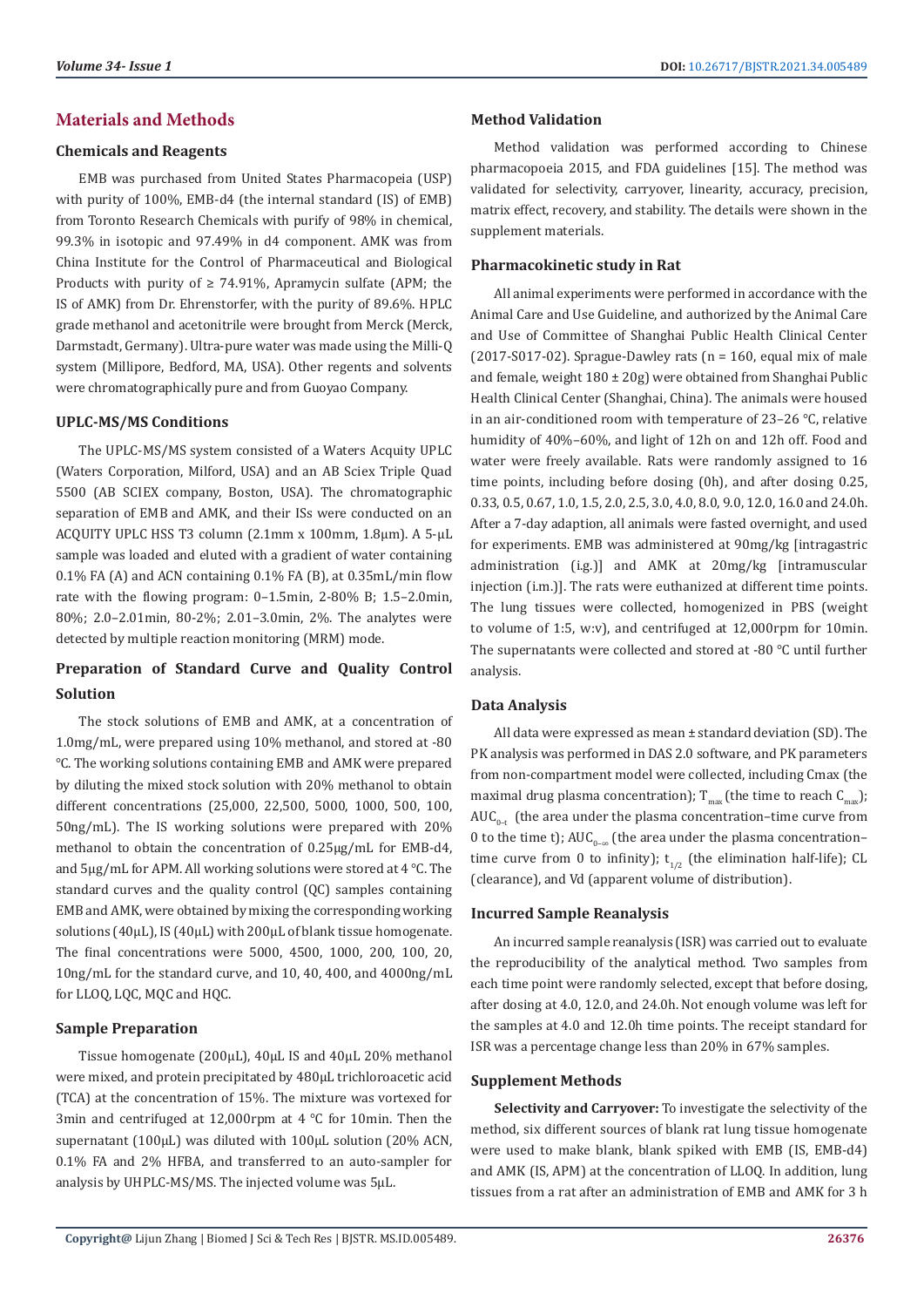were prepared. The presence of interfering peaks in the retention times of the analytes and their ISs was evaluated. Carryover was checked by analyzing a blank matrix sample following HQC.

**Linearity:** Seven standard curve samples with a series of concentrations ranging from 10-5000ng/mL were prepared as described in "Preparation of standard curve and quality control solution" The analyte-to-IS peak ratios were plotted against the corresponding EMA or AMK concentrations.

**Intraday and Interday Precision and Accuracy:** Six replicates of LLOQ, LQC, MQC and HQC samples were prepared and analyzed on the same batch and on different batches to determine the intraday and interday precisions and accuracy.

**Recovery and Matrix Effect:** Extraction recovery was determined by comparing the peak areas of the analyte and IS obtained from the QC samples with those from post-extraction spiked samples (n=6). The matrix effect was calculated by comparing the mean peak areas of QC standards added into postextracted blank matrix samples with that of pure standard solution at the same concentration.

**Stability:** Two kinds of OC samples (HOC and LOC;  $n = 6$ ) were used to evaluate the stability of EMB and AMK in rat lung homogenate under different storage conditions including:

1) Storage at room temperature, or 4 ℃ for 24h before extraction,

2) Storage at room temperature or 4 ℃ for 24h after extraction,

3) The stability of freeze-thaw performed by storing at -80 ℃ and thawing at room temperature every 24h for three cycles,

4) Storage at -80 ℃ for 30 days.

# **Results**

#### **UPLC-MS Method**

**Method Development:** After optimizing the mass spectrometry parameters, EMB, EMB-d4, AMK, and APM were detected to have suitable MRM ion pairs of m/z 205.1/116.1 for EMB, 209.1/120.2 for EMB-d4, 586.3/425.3 for AMK, and 540.1/217.1 for APM. For chromatograph condition, since EMB and AMK have strong hydrophilicity, we investigated different protein precipitation methods, and dilution solutions at the last step for sample treatment. Our results showed that 15% TCA gave good extraction recovery, and 20% ACN with 0.1% FA and 2% HFBA improved the chromatographic retention capacity of AMK. Representative chromatograms were shown in (Figure 1). Our results showed that there was no significant interference observed from rat lung homogenate at the retention time of EMB, AMK, and their ISs (EMB-d4 and APM). Furthermore, no carryover from residues on the column was observed from the blank lung homogenate after an HOC injection.



**Figure 1:** The representative MRM chromatograms of EMB, AMK, and their ISs.

A. EMB (A1), EMB-d4 (A2), AMK (A3) and APM (A4) in blank rat lung homogenate loaded after HQC;

B. Blank rat lung homogenate spiked with EMB (B1), and AMK (B3) at LLOQ, and their ISs (EMB-d4 (B2)and APM (B4) );

C. Rat lung homogenate of EMB (C1), and AMK (C3) at 3 h after i.g. EMB and i.m. AMK, and spiked with EMB-d4 (C2) and  $APM (C4)$ .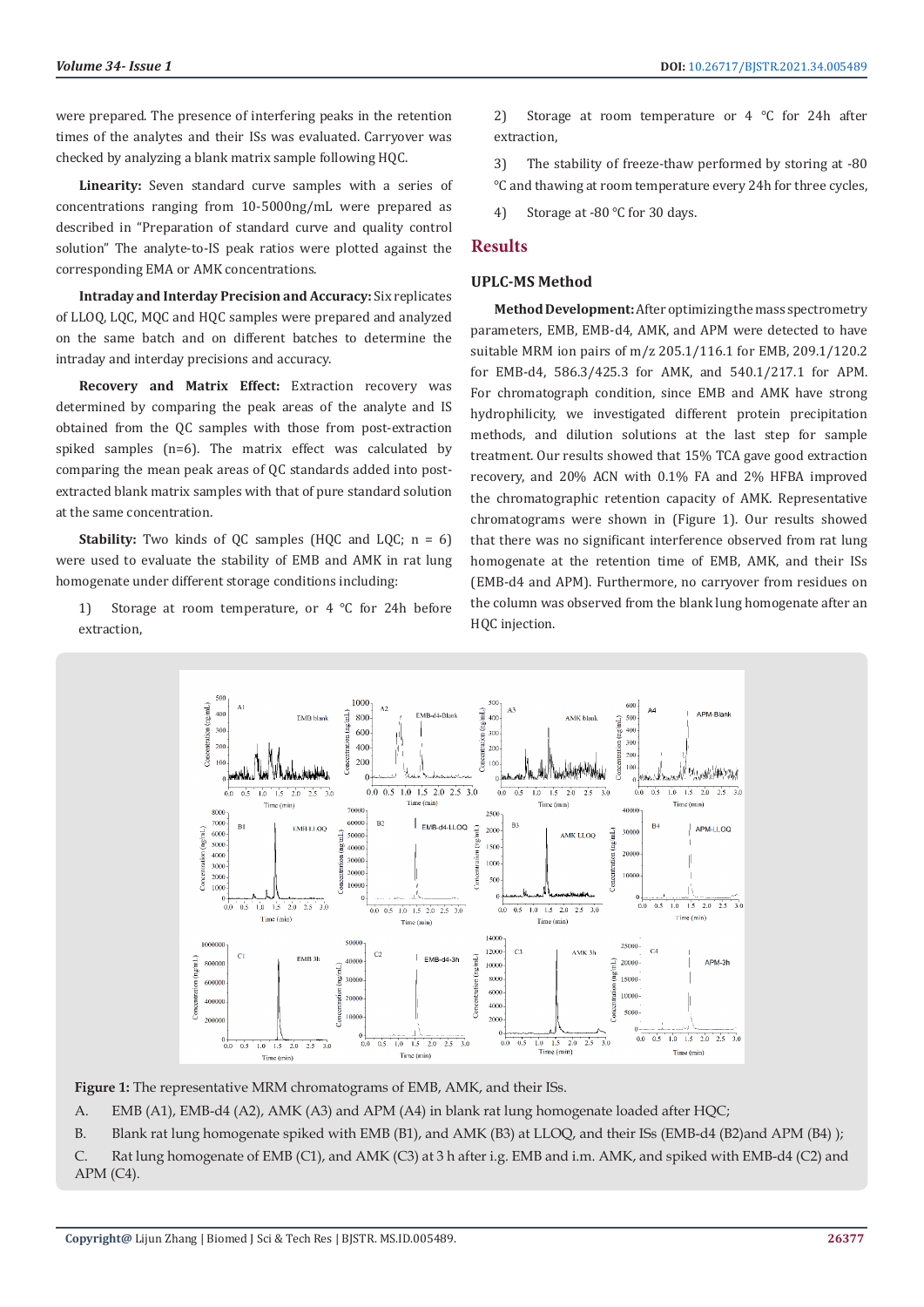**Method Validation:** The approach provided good linearity in the range of 10-5000ng/mL for both EMB and AMK in rat lung homogenate. The lower limit of quantification (LLOQ) was both 10ng/mL. The intraday accuracy ranged from -5.52% to 1.8% for EMB and -6.6% to 7.08% for AMK, respectively. The interday accuracy ranged from 0.43% to 3.36% for EMB and -2.57% to 5% for AMK, respectively. The intraday and interday precision of EMB and AMK were all less than 11.14%. These data indicated that the method had good precision and accuracy (Table 1). The mean recovery rate of IS normalized EMB and AMK ranged from 98.62%

to 106.12% and 97.01%–104.22%, respectively. The matrix effects were from 96.33%–104.14% for EMB, and 94.23%–104.38% for AMK (Table 2). The pre- and post-preparative, freeze-thaw, and long-term stability were measured by comparing six replicates of two QC samples (low and high levels) of EMB and AMK. As shown in (Table 3), the stability results (RSD% and RE%) were all less than 15% in rat lung homogenate under six storage conditions: room temperature or 4 ℃ for 24h pre- or post- preparation, freeze-thaw, and -80 ℃ for 30 days.

|                  | <b>Spiked</b>            |                      | <b>Intradav</b> |                           | <b>Interday</b>      |              |                |  |
|------------------|--------------------------|----------------------|-----------------|---------------------------|----------------------|--------------|----------------|--|
| <b>Drug Name</b> | Concentration<br>(ng/mL) | Measured (ng/<br>mL) | Precision(%)    | $Accuracy$ <sup>(%)</sup> | Measured (ng/mL)     | Precision(%) | $Accuracy$ (%) |  |
|                  | 10                       | $9.45 \pm 0.63$      | 6.71            | $-5.52$                   | $10.34 \pm 1.14$     | 11.06        | 3.36           |  |
| <b>EMB</b>       | 40                       | $40.35 \pm 1.47$     | 3.65            | 0.90                      | $40.92 \pm 2.80$     | 6.84         | 2.30           |  |
|                  | 400                      | $396.4 \pm 4.77$     | 1.20            | $-0.90$                   | $401.73 \pm 29.09$   | 7.24         | 0.43           |  |
|                  | 4000                     | $4072 \pm 85.56$     | 2.10            | 1.80                      | $4090.67 \pm 204.78$ | 5.01         | 2.27           |  |
|                  | 10                       | $10.71 \pm 0.88$     | 8.18            | 7.08                      | $10.35 \pm 1.05$     | 10.10        | 3.49           |  |
| AMK              | 40                       | $37.36 \pm 4.07$     | 10.89           | $-6.60$                   | $38.97 \pm 4.34$     | 11.14        | $-2.57$        |  |
|                  | 400                      | $391.6 \pm 22.51$    | 5.75            | $-2.10$                   | $406.8 \pm 25.75$    | 6.33         | 1.70           |  |
|                  | 4000                     | $4064 \pm 259.77$    | 6.39            | 1.60                      | $4200 \pm 188.53$    | 4.49         | 5.00           |  |

**Table 1:** Intraday and interday precision, the accuracy of EMB and AMK in rat lung (n = 6).

**Table 2:** Extraction recoveries and matrix effects of EMB and AMK after IS normalized (n=6).

| <b>Spiked Concentration</b><br>(ng/mL) |            | Matrix Effect (%) | <b>Extraction Recovery (%)</b> |            |  |  |
|----------------------------------------|------------|-------------------|--------------------------------|------------|--|--|
|                                        | <b>EMB</b> | <b>AMK</b>        | <b>EMB</b>                     | <b>AMK</b> |  |  |
| 40                                     | 104.14     | 96.85             | 98.62                          | 97.01      |  |  |
| 400                                    | 103.78     | 104.38            | 100.34                         | 102.01     |  |  |
| 4000                                   | 96.33      | 94.23             | 106.12                         | 104.22     |  |  |

**Table 3:** Stability of EMB and AMK in rat lung homogenate under different storage conditions (n=6).

|           |                                           | Concentration(ng/mL) |                 |        |               |  |
|-----------|-------------------------------------------|----------------------|-----------------|--------|---------------|--|
| Compounds | <b>Storage conditions</b>                 | <b>Spiked</b>        | <b>Measured</b> | RSD(%) | <b>RE</b> (%) |  |
|           | Room temperature for 24h pre-preparation  | 40                   | 44.47           | 2.5    | 11.18         |  |
|           |                                           | 4000                 | 4195.67         | 2.33   | 4.89          |  |
|           |                                           | 40                   | 45.51           | 6.81   | 13.78         |  |
|           | 4 $\degree$ C for 24h pre-preparation     | 4000                 | 3999.17         | 11.15  | $-0.02$       |  |
|           |                                           | 40                   | 45.04           | 4.72   | 12.60         |  |
| EMB       | Room temperature for 24h post-preparation | 4000                 | 4115.97         | 5.52   | 2.90          |  |
|           |                                           | 40                   | 44.38           | 4.37   | 10.94         |  |
|           | Autosampler $(4 °C)$ for 24h              | 4000                 | 4131.67         | 2.5    | 3.29          |  |
|           |                                           | 40                   | 42.08           | 1.71   | 5.21          |  |
|           | Three-freeze-thaw cycles                  | 4000                 | 4038.89         | 3.91   | 0.97          |  |
|           |                                           | 40                   | 43.25           | 8.78   | 8.12          |  |
|           | Long term $(-80 °C)$ for 30 days          | 4000                 | 4080.4          | 3.45   | 2.01          |  |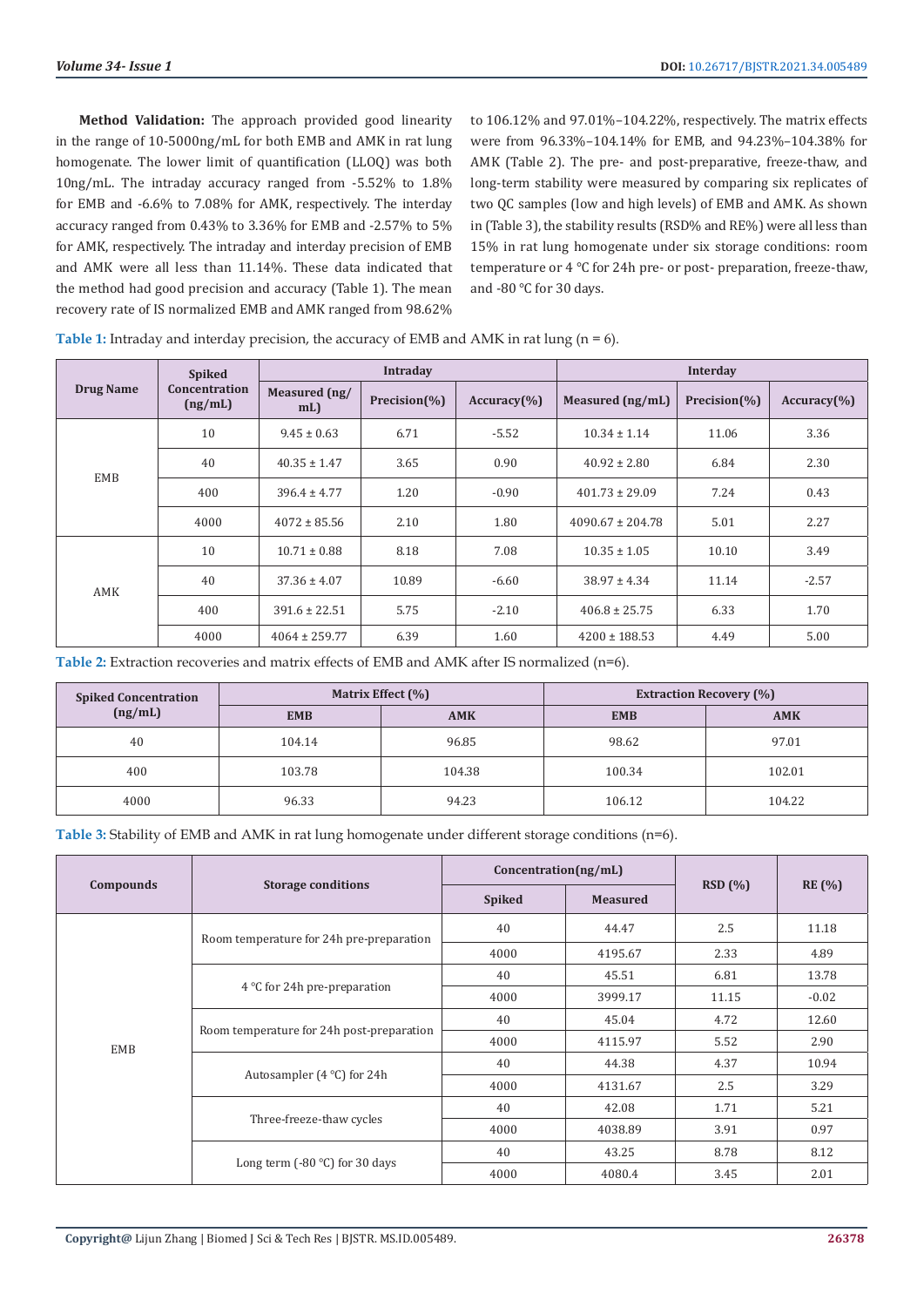|     |                                           | 40   | 44.53   | 10.4  | 11.33   |
|-----|-------------------------------------------|------|---------|-------|---------|
|     | Room temperature for 24h pre-preparation  | 4000 | 4261.25 | 0.88  | 6.53    |
|     |                                           | 40   | 40.91   | 13.96 | 2.27    |
|     | 4 °C for 24h pre-preparation              | 4000 | 3992.50 | 11.65 | $-0.19$ |
|     |                                           | 40   | 42.11   | 13.14 | 5.28    |
| AMK | Room temperature for 24h post-preparation | 4000 | 4015.00 | 9.69  | 0.38    |
|     |                                           | 40   | 44.66   | 10.26 | 11.64   |
|     | Autosampler $(4 °C)$ for 24h              | 4000 | 3906.67 | 3.54  | $-2.33$ |
|     | Three-freeze-thaw cycles                  | 40   | 41.52   | 4.65  | 3.80    |
|     |                                           | 4000 | 4045.83 | 3.09  | 1.15    |
|     | Long term $(-80 °C)$ for 30 days          | 40   | 39.16   | 9.10  | $-2.10$ |
|     |                                           | 4000 | 4053.6  | 4.20  | 1.34    |

# **Pharmacokinetic Results**

The concentration of EMB (i.g.) and AMK (i.m.) in lung homogenate from 16 time points  $(n = 10)$  was determined using the newly developed UPLC-MS/MS approach. Statistical analysis of PK was performed by DAS 2.0 software (Tables S1 & S2). The pharmacokinetic parameters of EMB and AMK using the noncompartmental model were listed in (Table 4). Mean concentrationtime curves of EMB and AMK in lung tissue were shown in (Figure 2). EMB and AMK reached a Cmax of 39890 and 13855ng/mL at 2.25 an 0.40h, with  $t1/2_{\rm z}$  of 3.43 and 14.56 h,  $V_{\rm z}/\rm F$  of 3.07 and 0.014 L/kg, respectively. Their estimated doses (using  $AUC^*V^*k$ ) in lung tissue are 97.6mg/kg (about 107% of i.g. dose (90mg/kg)) and 0.20mg/kg (only about 0.1% of i.m. dose (20mg/kg)) for EMB and AMK, respectively. In order to detect the accuracy of analysis results, we performed ISR of 24 samples. As shown in (Table 5), the differences between ISR and initial concentration were less than 20% of their mean value except 2 samples including one 30min time sample with 30.3% for EMB, and one 20min time sample with -21.7% for AMK.

**Table S1:** The detected concentration of EMB in the lung homogenate of pharmacokinetic rat model.

| t            | No1      | No <sub>2</sub> | No <sub>3</sub> | No <sub>4</sub> | No <sub>5</sub> | No <sub>6</sub> | No7      | <b>No8</b>     | No9          | <b>No10</b> | Mean           | <b>SD</b> | RSD/%  |
|--------------|----------|-----------------|-----------------|-----------------|-----------------|-----------------|----------|----------------|--------------|-------------|----------------|-----------|--------|
| $\mathbf{0}$ | $\Omega$ | $\Omega$        | $\mathbf{0}$    | $\Omega$        | $\overline{0}$  | $\mathbf{0}$    | $\Omega$ | $\overline{0}$ | $\mathbf{0}$ | $\Omega$    | $\overline{0}$ |           |        |
| 0.25         | 153      | 353             | 746             | 166             | 75              | 127             | 526      | 501            | 969          | 555         | 417.1          | 296.045   | 70.977 |
| 0.33         | 303      | 482             | 1030            | 264             | 237             | 560             | 600      | 100            | 1200         | 1300        | 607.6          | 425.926   | 70.1   |
| 0.5          | 2410     | 4160            | 1670            | 960             | 1900            | 716             | 827      | 4260           | 1500         | 1800        | 2020.3         | 1267.204  | 62.724 |
| 0.67         | 4050     | 5330            | 3380            | 3540            | 4410            | 1150            | 5000     | 10000          | 5000         | 10000       | 5186           | 2800.636  | 54.004 |
| $\mathbf{1}$ | 19300    | 19300           | 14500           | 21200           | 19400           | 4700            | 6700     | 18600          | 9860         | 24800       | 15836          | 6653.659  | 42.016 |
| 1.5          | 17900    | 20900           | 38100           | 34400           | 27700           | 5860            | 17600    | 21800          | 23400        | 14900       | 22256          | 9399.138  | 42.232 |
| 2            | 16700    | 22500           | 29300           | 26900           | 28600           | 12900           | 18100    | 15300          | 10800        | 16000       | 19710          | 6675.902  | 33.871 |
| 2.5          | 16500    | 23500           | 25700           | 20200           | 26500           | 23000           | 22300    | 12500          | 9580         | 14200       | 19398          | 5853.891  | 30.178 |
| 3            | 13300    | 30900           | 18900           | 17900           | 17300           | 8900            | 17300    | 15300          | 8900         | 21700       | 17040          | 6391.696  | 37.51  |
| 4            | 8700     | 12300           | 15800           | 15100           | 19700           | 8170            | 15100    | 15000          | 4470         | 13600       | 12794          | 4479.031  | 35.009 |
| 8            | 5250     | 8730            | 6090            | 11600           | 5780            | 3390            | 8600     | 12500          | 3350         | 2900        | 6819           | 3418.559  | 50.133 |
| 9            | 4200     | 8540            | 6320            | 11600           | 4500            | 5420            | 6100     | 10300          | 300          | 1450        | 5873           | 3578.821  | 60.937 |
| 12           | 2790     | 3830            | 1870            | 4050            | 2550            | 971             | 702      | 844            | 779          | 614         | 1900           | 1328.605  | 69.927 |
| 16           | 788      | 1280            | 999             | 1620            | 188             | 466             | 365      | 2010           | 230          | 386         | 833.2          | 629.572   | 75.561 |
| 24           | 467      | 478             | 438             | 351             | 350             | 674             | 372      | 188            | 436          | 371         | 412.5          | 123.961   | 30.051 |

**Table S2:** The detected concentration of AMK in the lung homogenate of pharmacokinetic rat model.

|      | No <sub>1</sub> | No2          | No3   | No4   | No5  | No <sub>6</sub> | No7  | <b>No8</b> | No9   | <b>No10</b> | Mean  | <b>SD</b> | $RSD/$ % |
|------|-----------------|--------------|-------|-------|------|-----------------|------|------------|-------|-------------|-------|-----------|----------|
|      |                 | $\mathbf{0}$ |       |       |      |                 |      | 0          |       |             |       |           |          |
| 0.25 | 8550            | 11900        | 8750  | 8630  | 8560 | 6480            | 7950 | 5200       | 7220  | 5130        | 7837  | 1986.566  | 25.349   |
| 0.33 | 8520            | 9950         | 11200 | 10400 | 7120 | 8480            | 9950 | 11200      | 10400 | 7120        | 9434  | 1530.833  | 16.227   |
| 0.5  | 10300           | 11800        | 8120  | 19500 | 8740 | 7850            | 6320 | 10600      | 13200 | 10200       | 10663 | 3698.516  | 34.686   |
| 0.67 | 5870            | 8830         | 8680  | 6840  | 8080 | 6360            | 5000 | 8000       | 9000  | 8800        | 7546  | 1426.287  | 18.901   |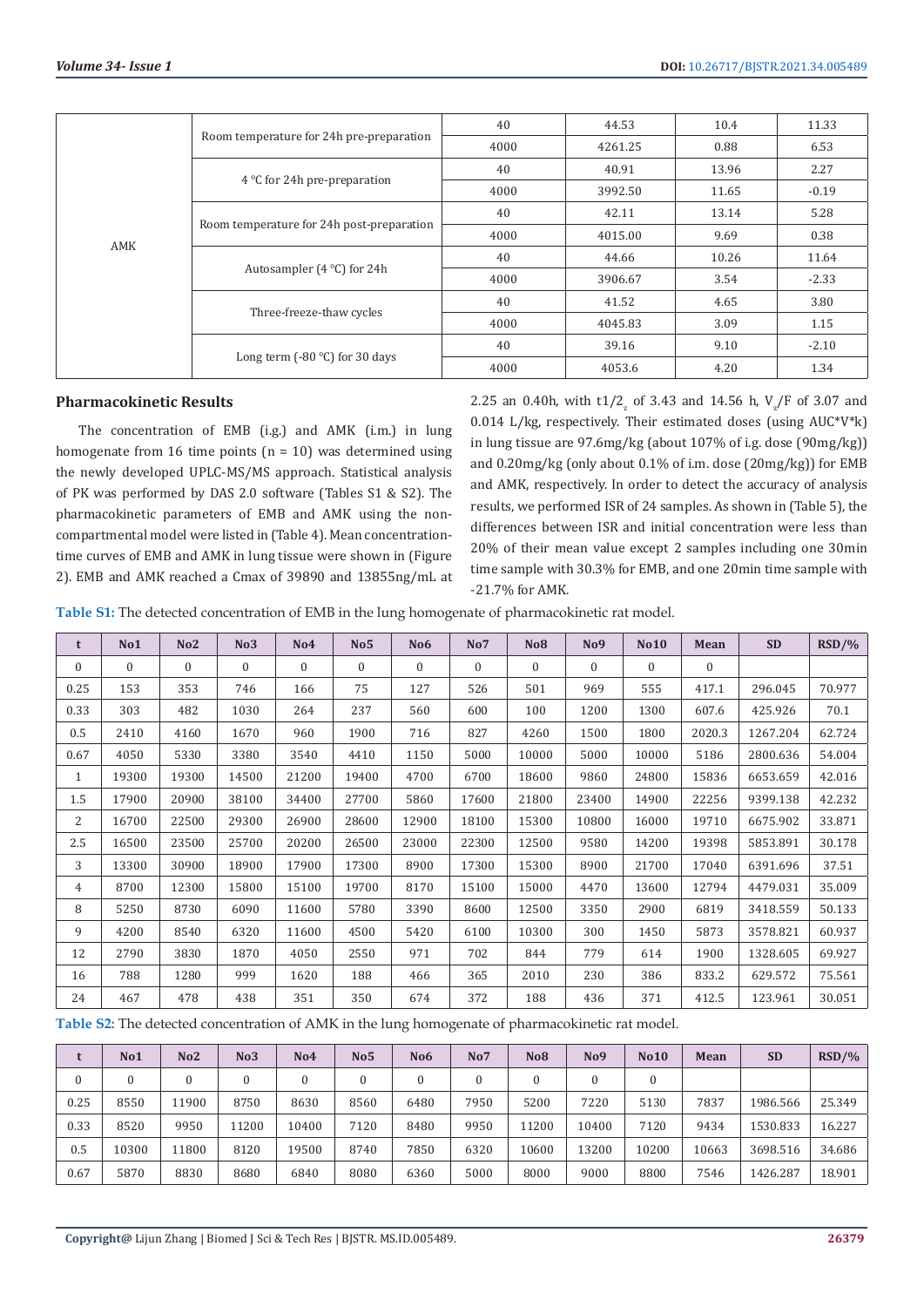|     | 6660 | 4560 | 4860 | 6360 | 7200 | 4220 | 4970 | 4660 | 3880 | 5920 | 5329   | 1125.546 | 21.121 |
|-----|------|------|------|------|------|------|------|------|------|------|--------|----------|--------|
| 1.5 | 2180 | 3070 | 3160 | 3780 | 3330 | 1560 | 1950 | 2110 | 2890 | 2650 | 2668   | 700.853  | 26.269 |
| 2   | 1360 | 2250 | 2500 | 1730 | 1990 | 1580 | 1550 | 1090 | 1070 | 1710 | 1683   | 465.022  | 27.631 |
| 2.5 | 1230 | 2060 | 1940 | 1790 | 3090 | 1170 | 1340 | 1760 | 1710 | 957  | 1704.7 | 606.843  | 35.598 |
| 3   | 2040 | 2580 | 2400 | 1670 | 1250 | 1050 | 1100 | 986  | 1170 | 1020 | 1526.6 | 607.209  | 39.775 |
| 4   | 643  | 537  | 639  | 449  | 609  | 904  | 544  | 591  | 590  | 660  | 616.6  | 118.696  | 19.25  |
| 8   | 451  | 629  | 512  | 695  | 579  | 431  | 135  | 864  | 462  | 505  | 526.3  | 191.046  | 36.3   |
| 9   | 651  | 499  | 425  | 555  | 2210 | 424  | 868  | 613  | 543  | 417  | 720.5  | 540.787  | 75.057 |
| 12  | 442  | 370  | 295  | 384  | 322  | 324  | 345  | 337  | 492  | 397  | 370.8  | 60.319   | 16.267 |
| 16  | 300  | 372  | 349  | 393  | 309  | 322  | 132  | 133  | 133  | 134  | 257.7  | 110.787  | 42.991 |
| 24  | 436  | 394  | 372  | 267  | 382  | 715  | 395  | 329  | 564  | 418  | 427.2  | 126.597  | 29.634 |

**Table 4:** Main pharmacokinetic parameters of EMB and AMK in rat lung after i.g. and i.m. administration.

| <b>Parameters</b>   | Unit        | i.g. EMB   | i.m. AMK  |
|---------------------|-------------|------------|-----------|
| Dose                | mg/kg       | 90         | 20        |
| $AUC_{(0-t)}$       | $\mu$ g/L.h | 155,715.03 | 23,011.06 |
| $AUC_{(0-\infty)}$  | $\mu$ g/L.h | 157,280.69 | 29,252.39 |
| $CL_{Z/F}$          | L/h/kg      | 0.62       | 0.001     |
| $\rm V_{z/F}$       | L/kg        | 3.07       | 0.014     |
| $MRT_{(0-t)}$       | h           | 5.06       | 4.78      |
| $MRT_{(0-\infty)}$  | h           | 5.32       | 14.47     |
| $C_{\text{max}}$    | $\mu g/L$   | 39,890     | 13,855    |
| $t1/2$ <sub>z</sub> | h           | 3.43       | 14.56     |
| $T_{\text{max}}$    | h           | 2.25       | 0.40      |

**Table 5:** Incurred sample reanalysis of EMB and AMK.

|                          |                          | <b>EMB</b>                |       |                |                          | <b>AMK</b>                    |       |                |
|--------------------------|--------------------------|---------------------------|-------|----------------|--------------------------|-------------------------------|-------|----------------|
| <b>Sampling</b><br>point | Initial conc.<br>(ng/mL) | Re-assay conc.<br>(ng/mL) | Mean  | Difference (%) | Initial conc.<br>(ng/mL) | Re-assay conc. (ng/<br>$mL$ ) | Mean  | Difference (%) |
| $15$ min- $2$            | 80.4                     | 70.5                      | 75.5  | 13.1           | 3110                     | 3160                          | 3135  | $-1.6$         |
| $15$ min- $3$            | 172                      | 149                       | 160.5 | 14.3           | 1930                     | 2310                          | 2120  | $-17.9$        |
| $20$ min- $1$            | 67.9                     | 60.6                      | 64.3  | 11.4           | 1810                     | 2250                          | 2030  | $-21.7$        |
| $20$ min- $3$            | 243                      | 206                       | 224.5 | 16.5           | 3400                     | 2960                          | 3180  | 13.8           |
| 30min-1                  | 986                      | 883                       | 934.5 | 11.0           | 2250                     | 2730                          | 2490  | $-19.3$        |
| 30min-7                  | 224                      | 165                       | 194.5 | 30.3           | 1520                     | 1660                          | 1590  | $-8.8$         |
| 40min-4                  | 818                      | 708                       | 763   | 14.4           | 1520                     | 1800                          | 1660  | $-16.9$        |
| 40min-6                  | 257                      | 231                       | 244   | 10.7           | 1530                     | 1670                          | 1600  | $-8.8$         |
| $1h-5$                   | 4440                     | 3880                      | 4160  | 13.5           | 1810                     | 1900                          | 1855  | $-4.9$         |
| $1h-10$                  | 6010                     | 4960                      | 5485  | 19.1           | 1550                     | 1560                          | 1555  | $-0.6$         |
| $1.5h-3$                 | 9240                     | 7620                      | 8430  | 19.2           | 678                      | 820                           | 749   | $-19.0$        |
| $1.5h-8$                 | 5080                     | 4370                      | 4725  | 15.0           | 536                      | 541                           | 538.5 | $-0.9$         |
| $2h-2$                   | 5220                     | 4500                      | 4860  | 14.8           | 546                      | 577                           | 561.5 | $-5.5$         |
| $2h-5$                   | 6620                     | 5720                      | 6170  | 14.6           | 453                      | 508                           | 480.5 | $-11.4$        |
| $2.5h-2$                 | 5430                     | 4700                      | 5065  | 14.4           | 560                      | 528                           | 544   | 5.9            |
| $2.5h-10$                | 3210                     | 2840                      | 3025  | 12.2           | 196                      | 233                           | 214.5 | $-17.2$        |
| $3h-6$                   | 5410                     | 4600                      | 5005  | 16.2           | 235                      | 257                           | 246   | $-8.9$         |
| $3h-9$                   | 5310                     | 4380                      | 4845  | 19.2           | 306                      | 291                           | 298.5 | 5.0            |
| $6h-1$                   | 2480                     | 2240                      | 2360  | 10.2           | 131                      | 151                           | 141   | $-14.2$        |
| $6h-8$                   | 2330                     | 2050                      | 2190  | 12.8           | 164                      | 141                           | 152.5 | 15.1           |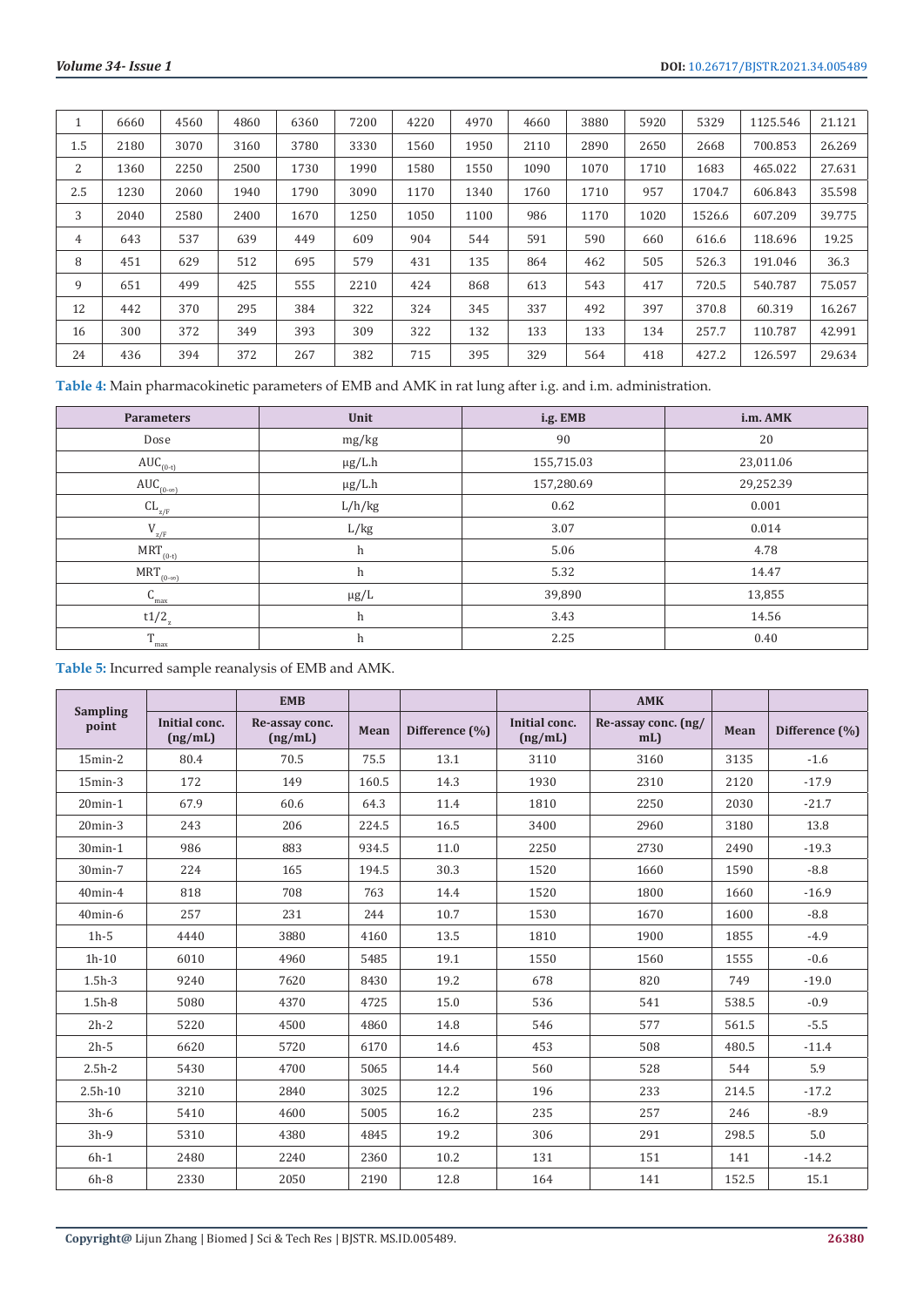| $8h-3$  | 1440 | 1220 | 1330 | 16.5 | 110  | 114  | 112   | $-3.6$  |
|---------|------|------|------|------|------|------|-------|---------|
| $8h-5$  | 1390 | 1160 | 1275 | 18.0 | 139  | 132  | 135.5 | 5.2     |
| $16h-1$ | 190  | 158  | 174  | 18.4 | 59.2 | 57.7 | 58.45 | 2.6     |
| 16h-3   | 226  | 200  | 213  | 12.2 | 60.7 | 70.8 | 65.75 | $-15.4$ |



**Figure 2:** Mean plasma concentration-time curves of EMB (A) and AMK (B) after drug administration for 24h (n=10).

# **Discussions**

Although there are methods reporting quantification of EMB [2,16-20] and AMK [17,21,22] in plasma [2,16-22], milk [21], muscle [21] and wastewater [23] singly, as well as simultaneously in plasma [24] and sputum [25] using LC-MS, no study has reported simultaneous quantification of EMB and AMK in lung tissues. In this work, we developed and validated a simple UPLC-MS/MS method, in which 15% TCA was used for protein precipitation. TCA was chosen as it is dependent on the trichloro-group, and has higher extraction recovery for hydrophilic compounds (such as AMK) [17,21,26]. Furthermore, to improve the retention time of AMK (an aminoglycoside compound) in C18 column, an ion-pairing agent of HFBA was added. HFBA exhibited better retention of aminoglycosides on the analytical column and was also better at enhancing the electrospray process than other ion pair reagents [27,28]. The verified UPLC-MS/MS method was then used for quantitation in a PK study of EMB (i.p.) and AMK (i.m.). Our results showed that EMB had very strong lung penetration (107%), however, AMK was very weak (0.1%). The  $C_{\text{max}}$  of AMK in lung detected in this work was similar to that previously reported [29,30]. Our results indicate that the developed method was available to detect the concentration of EMB and AMK in the lung tissues from MDR-TB patients.

# **Conclusion**

In this work, a simple UPLC-MS method was developed to perform PK study of EMB and AMK in rat model. Although it is animal PK study, our work might provide a reference for the lung lesion concentration in TB patients. Our study showed that the lung penetration of AMK was very weak. It is necessary to pay attention to AMK usage in severe pulmonary tuberculosis due to its low penetration.

# **Acknowledgment**

We would like to express our gratitude to the grant from National Science and Technology Program during the Thirteenth Fiveyear Plan Period, China (2017ZX09304027), Shanghai Municipal Commission of Health and Family planning (201640005), and the National Natural Science Funds, China (81271834). We would like to thank Editage (www.editage.com) for English language editing.

#### **Declarations**

Not applicable

# **Conflicts of Interest/Competing Interests**

All authors declared no potential conflicts.

# **Authors' Contributions**

**a. Lijun Zhang:** Conceptualization, Writing, Methodology, Formal analysis, Software, Investigation, Project administration, Funding acquisition.

**b. Yin Lin:** Resources, Investigation, Data Curation, Validation.

**c. Huichun Shi:** Writing, Investigation, Data Curation.

**d. Chen Mengting:** Data curation, Investigation, Methodology.

- **e. Yu Jianglei:** Visualization, Investigation.
- **f. Ping Jiao:** Data curation.

#### **References**

1. [Dheda K, Gumbo T, Maartens G, Dooley KE, Mc Nerney R, et al. \(2017\) The](https://pubmed.ncbi.nlm.nih.gov/28344011/) [epidemiology, pathogenesis, transmission, diagnosis, and management](https://pubmed.ncbi.nlm.nih.gov/28344011/) [of multidrug-resistant, extensively drug-resistant, and incurable](https://pubmed.ncbi.nlm.nih.gov/28344011/) [tuberculosis. Lancet Respir Med S2213-2600\(17\): 30079-30086.](https://pubmed.ncbi.nlm.nih.gov/28344011/)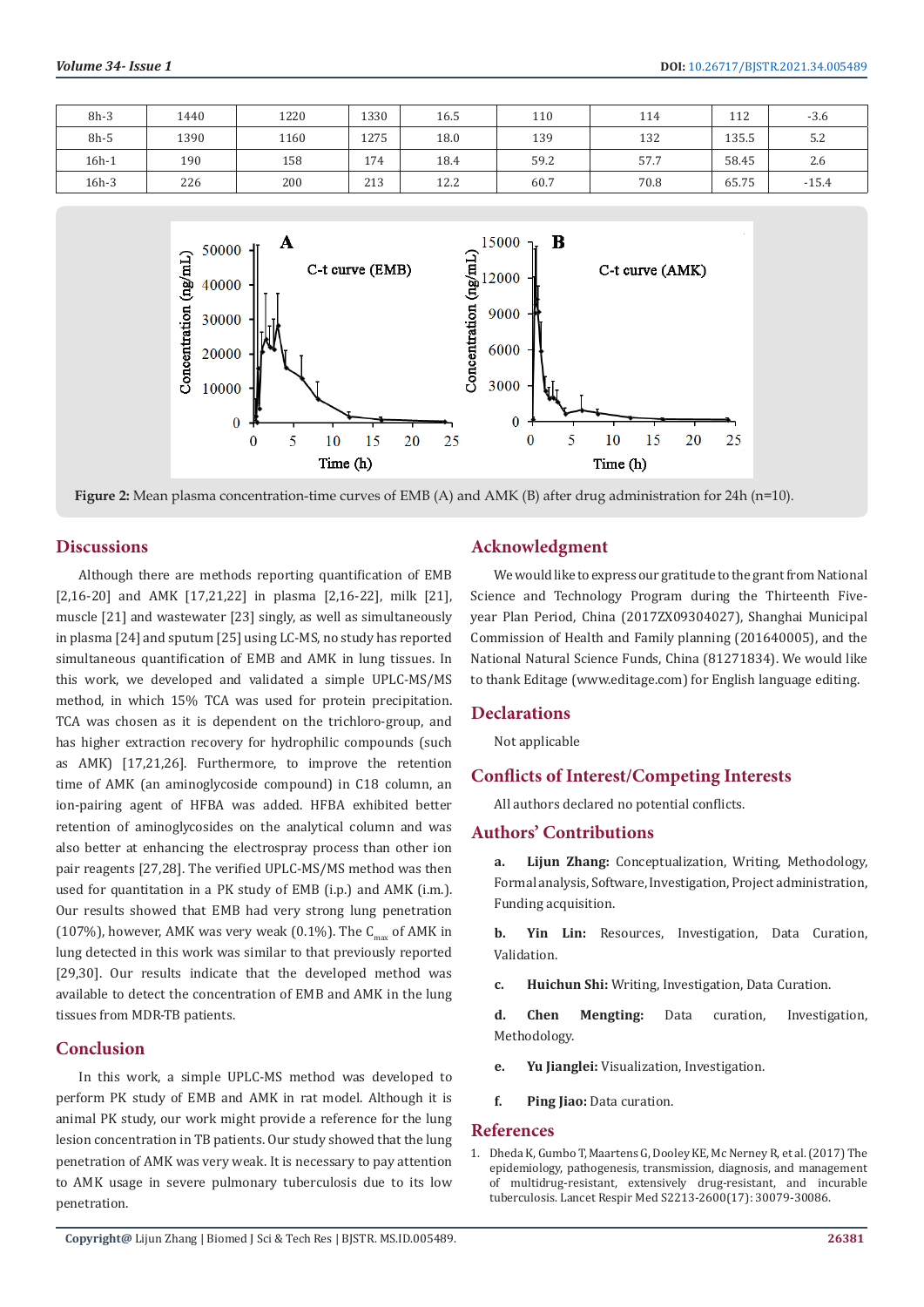- 2. [Davies Forsman L, Niward K, Hu Y, Zheng R, Zheng X, et al. \(2018\) Plasma](https://bmjopen.bmj.com/content/8/9/e023899)  [concentrations of second-line antituberculosis drugs in relation to](https://bmjopen.bmj.com/content/8/9/e023899)  [minimum inhibitory concentrations in multidrug-resistant tuberculosis](https://bmjopen.bmj.com/content/8/9/e023899)  [patients in China: a study protocol of a prospective observational cohort](https://bmjopen.bmj.com/content/8/9/e023899)  [study. BMJ Open 8\(9\): e023899.](https://bmjopen.bmj.com/content/8/9/e023899)
- 3. [Heysell SK, Moore JL, Peloquin CA, Ashkin D, Houpt ER \(2015\) Outcomes](https://pubmed.ncbi.nlm.nih.gov/25861340/)  [and use of therapeutic drug monitoring in multidrug-resistant](https://pubmed.ncbi.nlm.nih.gov/25861340/)  [tuberculosis patients treated in virginia, 2009-2014. Tuberc Respir Dis](https://pubmed.ncbi.nlm.nih.gov/25861340/)  [\(Seoul\) 78\(2\): 78-84.](https://pubmed.ncbi.nlm.nih.gov/25861340/)
- 4. [Hubner W, Mc Nerney GP, Chen P, Dale BM, Gordon RE, et al. \(2009\)](https://pub.uni-bielefeld.de/record/2576787)  [Quantitative 3D video microscopy of HIV transfer across T cell virological](https://pub.uni-bielefeld.de/record/2576787)  [synapses. Science 323 \(5922\): 1743-1747.](https://pub.uni-bielefeld.de/record/2576787)
- 5. [Pasipanodya JG, Mc Illeron H, Burger A, Wash PA, Smith P, et al. \(2013\)](https://www.ncbi.nlm.nih.gov/pmc/articles/PMC3789573/)  [Serum drug concentrations predictive of pulmonary tuberculosis](https://www.ncbi.nlm.nih.gov/pmc/articles/PMC3789573/)  [outcomes. J Infect Dis 208\(9\): 1464-1473.](https://www.ncbi.nlm.nih.gov/pmc/articles/PMC3789573/)
- 6. [Tostmann A, Mtabho CM, Semvua HH, Van den Boogaard J, Kibiki GS, et](https://pubmed.ncbi.nlm.nih.gov/23629715/)  [al. \(2013\) Pharmacokinetics of first-line tuberculosis drugs in Tanzanian](https://pubmed.ncbi.nlm.nih.gov/23629715/)  [patients. Antimicrob Agents Chemother 57\(7\): 3208-3213.](https://pubmed.ncbi.nlm.nih.gov/23629715/)
- 7. [Justine M, Yeconia A, Nicodemu I, Augustino D, Gratz J, et al. \(2018\)](https://pubmed.ncbi.nlm.nih.gov/30395239/)  [Pharmacokinetics of First-Line Drugs Among Children with Tuberculosis](https://pubmed.ncbi.nlm.nih.gov/30395239/)  [in Rural Tanzania. J Pediatric Infect Dis Soc 9\(1\):14-20.](https://pubmed.ncbi.nlm.nih.gov/30395239/)
- 8. [Niward K, Davies Forsman L, Bruchfeld J, Chryssanthou E, Carlstrom O,](https://pubmed.ncbi.nlm.nih.gov/30124844/)  [et al. \(2018\) Distribution of plasma concentrations of first-line anti-TB](https://pubmed.ncbi.nlm.nih.gov/30124844/)  [drugs and individual MICs: a prospective cohort study in a low endemic](https://pubmed.ncbi.nlm.nih.gov/30124844/)  [setting. J Antimicrob Chemother 73\(10\): 2838-2845.](https://pubmed.ncbi.nlm.nih.gov/30124844/)
- 9. [Zuur MA, Bolhuis MS, Anthony R, Den Hertog A, Van der Laan T, et al.](https://www.tandfonline.com/doi/full/10.1517/17425255.2016.1162785)  [\(2016\) Current status and opportunities for therapeutic drug monitoring](https://www.tandfonline.com/doi/full/10.1517/17425255.2016.1162785)  [in the treatment of tuberculosis. Expert Opin Drug Metab Toxicol 12\(5\):](https://www.tandfonline.com/doi/full/10.1517/17425255.2016.1162785)  [509-521.](https://www.tandfonline.com/doi/full/10.1517/17425255.2016.1162785)
- 10. [CDC \(2006\) Emergence of Mycobacterium tuberculosis with extensive](https://pubmed.ncbi.nlm.nih.gov/16557213/)  [resistance to second line drugs worldwide, 2000-2004. MMWR Morb](https://pubmed.ncbi.nlm.nih.gov/16557213/)  [Mortal Wkly 55\(11\): 301-305.](https://pubmed.ncbi.nlm.nih.gov/16557213/)
- 11.[\(2006\) Extensively drug-resistant tuberculosis \(XDR-TB\):](https://pubmed.ncbi.nlm.nih.gov/17096498/)  [recommendations for prevention and control. Wkly Epidemiol Rec](https://pubmed.ncbi.nlm.nih.gov/17096498/)  [81\(45\): 430-432.](https://pubmed.ncbi.nlm.nih.gov/17096498/)
- 12. [Kempker RR, Barth AB, Vashakidze S, Nikolaishvili K, Sabulua I, et](https://pubmed.ncbi.nlm.nih.gov/25779583/)  [al. \(2015\) Cavitary penetration of levofloxacin among patients with](https://pubmed.ncbi.nlm.nih.gov/25779583/)  [multidrug-resistant tuberculosis. Antimicrob Agents Chemother 59\(6\):](https://pubmed.ncbi.nlm.nih.gov/25779583/)  [3149-3155.](https://pubmed.ncbi.nlm.nih.gov/25779583/)
- 13. [Strydom N, Gupta SV, Fox WS, Via LE, Bang H, et al. \(2019\) Tuberculosis](https://pubmed.ncbi.nlm.nih.gov/30939136/)  [drugs' distribution and emergence of resistance in patient's lung lesions:](https://pubmed.ncbi.nlm.nih.gov/30939136/)  [A mechanistic model and tool for regimen and dose optimization. PLoS](https://pubmed.ncbi.nlm.nih.gov/30939136/)  [Med 16\(4\): e1002773.](https://pubmed.ncbi.nlm.nih.gov/30939136/)
- 14. [Heinrichs MT, Vashakidze S, Nikolaishvili K, Sabulua I, Tukvadze N, et](https://www.ncbi.nlm.nih.gov/pmc/articles/PMC5890684/)  [al. \(2018\) Moxifloxacin target site concentrations in patients with](https://www.ncbi.nlm.nih.gov/pmc/articles/PMC5890684/)  [pulmonary TB utilizing microdialysis: a clinical pharmacokinetic study. J](https://www.ncbi.nlm.nih.gov/pmc/articles/PMC5890684/)  [Antimicrob Chemother 73\(2\): 477-483.](https://www.ncbi.nlm.nih.gov/pmc/articles/PMC5890684/)
- 15. [Sun T, Liu L, Wu A, Zhang Y, Jia X, et al. \(2017\) iTRAQ based investigation](https://www.sciencedirect.com/science/article/pii/S1201971217302114)  [of plasma proteins in HIV infected and HIV/HBV coinfected patients - C9](https://www.sciencedirect.com/science/article/pii/S1201971217302114)  [and KLK are related to HIV/HBV coinfection. Int J Infect Dis 63: 64-71.](https://www.sciencedirect.com/science/article/pii/S1201971217302114)
- 16. [Auclair B, Mikota SK, Peloquin CA, Aguilar R, Maslow JN \(2002\)](https://bioone.org/journals/journal-of-zoo-and-wildlife-medicine/volume-33/issue-3/1042-7260(2002)033%5b0193%3aPPOADA%5d2.0.CO%3b2/POPULATION-PHARMACOKINETICS-OF-ANTITUBERCULOUS-DRUGS-AND-TREATMENT-OF-MYCOBACTERIUM-BOVIS/10.1638/1042-7260(2002)033%5b0193:PPOADA%5d2.0.CO;2.short)  [Population pharmacokinetics of antituberculous drugs and treatment](https://bioone.org/journals/journal-of-zoo-and-wildlife-medicine/volume-33/issue-3/1042-7260(2002)033%5b0193%3aPPOADA%5d2.0.CO%3b2/POPULATION-PHARMACOKINETICS-OF-ANTITUBERCULOUS-DRUGS-AND-TREATMENT-OF-MYCOBACTERIUM-BOVIS/10.1638/1042-7260(2002)033%5b0193:PPOADA%5d2.0.CO;2.short)  [of Mycobacterium bovis infection in bongo antelope \(Tragelaphus](https://bioone.org/journals/journal-of-zoo-and-wildlife-medicine/volume-33/issue-3/1042-7260(2002)033%5b0193%3aPPOADA%5d2.0.CO%3b2/POPULATION-PHARMACOKINETICS-OF-ANTITUBERCULOUS-DRUGS-AND-TREATMENT-OF-MYCOBACTERIUM-BOVIS/10.1638/1042-7260(2002)033%5b0193:PPOADA%5d2.0.CO;2.short)  [eurycerus isaaci\). J Zoo Wildl Med 33\(3\): 193-203.](https://bioone.org/journals/journal-of-zoo-and-wildlife-medicine/volume-33/issue-3/1042-7260(2002)033%5b0193%3aPPOADA%5d2.0.CO%3b2/POPULATION-PHARMACOKINETICS-OF-ANTITUBERCULOUS-DRUGS-AND-TREATMENT-OF-MYCOBACTERIUM-BOVIS/10.1638/1042-7260(2002)033%5b0193:PPOADA%5d2.0.CO;2.short)
- 17. [Bijleveld Y, De Haan T, Toersche J, Jorjani S, Van der Lee J, et al. \(2014\)](https://pubmed.ncbi.nlm.nih.gov/24548921/)  [A simple quantitative method analysing amikacin, gentamicin, and](https://pubmed.ncbi.nlm.nih.gov/24548921/)

[vancomycin levels in human newborn plasma using ion-pair liquid](https://pubmed.ncbi.nlm.nih.gov/24548921/) [chromatography/tandem mass spectrometry and its applicability to a](https://pubmed.ncbi.nlm.nih.gov/24548921/) [clinical study. J Chromatogr B Analyt Technol Biomed Life Sci 951-952:](https://pubmed.ncbi.nlm.nih.gov/24548921/) [110-118.](https://pubmed.ncbi.nlm.nih.gov/24548921/)

- 18. [Gao S, Wang Z, Xie X, You C, Yang Y, et al. \(2018\) Rapid and sensitive](https://pubmed.ncbi.nlm.nih.gov/29559118/) [method for simultaneous determination of first-line anti-tuberculosis](https://pubmed.ncbi.nlm.nih.gov/29559118/) [drugs in human plasma by HPLC-MS/MS: Application to therapeutic](https://pubmed.ncbi.nlm.nih.gov/29559118/) [drug monitoring. Tuberculosis \(Edinb\) 109: 28-34.](https://pubmed.ncbi.nlm.nih.gov/29559118/)
- 19. [Van den Elsen SHJ, Oostenbrink LM, Heysell SK, Hira D, Touw DJ, et al.](https://pubmed.ncbi.nlm.nih.gov/29120971/) [\(2018\) Systematic Review of Salivary Versus Blood Concentrations of](https://pubmed.ncbi.nlm.nih.gov/29120971/) [Antituberculosis Drugs and Their Potential for Salivary Therapeutic](https://pubmed.ncbi.nlm.nih.gov/29120971/) [Drug Monitoring. Ther Drug Monit 40\(1\): 17-37.](https://pubmed.ncbi.nlm.nih.gov/29120971/)
- 20. [Yew WW, Cheung SW, Chau CH, Chan CY, Leung CK, et al. \(1999\)](https://pubmed.ncbi.nlm.nih.gov/10761535/) [Serum pharmacokinetics of antimycobacterial drugs in patients with](https://pubmed.ncbi.nlm.nih.gov/10761535/) [multidrug-resistant tuberculosis during therapy. Int J Clin Pharmacol](https://pubmed.ncbi.nlm.nih.gov/10761535/) [Res 19\(3\): 65-71.](https://pubmed.ncbi.nlm.nih.gov/10761535/)
- 21. [Arsand JB, Jank L, Martins MT, Hoff RB, Barreto F, et al. \(2016\)](https://pubmed.ncbi.nlm.nih.gov/27154646/) [Determination of aminoglycoside residues in milk and muscle](https://pubmed.ncbi.nlm.nih.gov/27154646/) [based on a simple and fast extraction procedure followed by liquid](https://pubmed.ncbi.nlm.nih.gov/27154646/) [chromatography coupled to tandem mass spectrometry and time of](https://pubmed.ncbi.nlm.nih.gov/27154646/) [flight mass spectrometry. Talanta 154: 38-45.](https://pubmed.ncbi.nlm.nih.gov/27154646/)
- 22. [Dijkstra JA, Sturkenboom MG, Hateren K, Koster RA, Greijdanus B, et](https://europepmc.org/article/med/25331857) [al. \(2014\) Quantification of amikacin and kanamycin in serum using a](https://europepmc.org/article/med/25331857) [simple and validated LC-MS/MS method. Bioanalysis 6\(16\): 2125-2133.](https://europepmc.org/article/med/25331857)
- 23. [Le TH, Ng C, Chen H, Yi XZ, Koh TH, et al. \(2016\) Occurrences and](https://pubmed.ncbi.nlm.nih.gov/27736769/) [Characterization of Antibiotic-Resistant Bacteria and Genetic](https://pubmed.ncbi.nlm.nih.gov/27736769/) [Determinants of Hospital Wastewater in a Tropical Country. Antimicrob](https://pubmed.ncbi.nlm.nih.gov/27736769/) [Agents Chemother 60\(12\): 7449-7456.](https://pubmed.ncbi.nlm.nih.gov/27736769/)
- 24. [Kim HJ, Seo KA, Kim HM, Jeong ES, Ghim JL, et al. \(2015\) Simple and](https://pubmed.ncbi.nlm.nih.gov/25218029/) [accurate quantitative analysis of 20 anti-tuberculosis drugs in human](https://pubmed.ncbi.nlm.nih.gov/25218029/) [plasma using liquid chromatography-electrospray ionization-tandem](https://pubmed.ncbi.nlm.nih.gov/25218029/) [mass spectrometry. J Pharm Biomed Anal 102: 9-16.](https://pubmed.ncbi.nlm.nih.gov/25218029/)
- 25. [Zhang Y, Shen Y, Yin L, Qi T, Jia X, et al. \(2019\) Plasma Membrane](https://pubmed.ncbi.nlm.nih.gov/31057110/) [Proteomic Profile Discovers Macrophage-capping Protein Related to](https://pubmed.ncbi.nlm.nih.gov/31057110/) [Latent HIV-1. Curr HIV Res 17\(1\): 42-52.](https://pubmed.ncbi.nlm.nih.gov/31057110/)
- 26. [Sivaraman T, Kumar TK, Jayaraman G, Yu C \(1997\) The mechanism of](https://pubmed.ncbi.nlm.nih.gov/9188068/) [2,2,2-trichloroacetic acid-induced protein precipitation. J Protein Chem](https://pubmed.ncbi.nlm.nih.gov/9188068/) [16\(4\): 291-297.](https://pubmed.ncbi.nlm.nih.gov/9188068/)
- 27. [Heller DN, Clark SB, Righter HF \(2000\) Confirmation of gentamicin and](https://pubmed.ncbi.nlm.nih.gov/10633233/) [neomycin in milk by weak cation-exchange extraction and electrospray](https://pubmed.ncbi.nlm.nih.gov/10633233/) [ionization/ion trap tandem mass spectrometry. J Mass Spectrom 35\(1\):](https://pubmed.ncbi.nlm.nih.gov/10633233/) [39-49.](https://pubmed.ncbi.nlm.nih.gov/10633233/)
- 28. [Keevil BG, Lockhart SJ, Cooper DP \(2003\) Determination of tobramycin](http://europepmc.org/article/med/12954384) [in serum using liquid chromatography-tandem mass spectrometry and](http://europepmc.org/article/med/12954384) [comparison with a fluorescence polarisation assay. J Chromatogr B](http://europepmc.org/article/med/12954384) [Analyt Technol Biomed Life Sci 794\(2\): 329-335.](http://europepmc.org/article/med/12954384)
- 29. [Mimoz O, Jacolot A, Padoin C, Quillard J, Tod M, et al. \(1996\) Influence of](https://www.researchgate.net/publication/14353049_Influence_of_experimental_rat_model_of_multiple_organ_dysfunction_on_cefepime_and_amikacin_pharmacokinetics) [experimental rat model of multiple organ dysfunction on cefepime and](https://www.researchgate.net/publication/14353049_Influence_of_experimental_rat_model_of_multiple_organ_dysfunction_on_cefepime_and_amikacin_pharmacokinetics) [amikacin pharmacokinetics. Antimicrob Agents Chemother 40\(3\): 819-](https://www.researchgate.net/publication/14353049_Influence_of_experimental_rat_model_of_multiple_organ_dysfunction_on_cefepime_and_amikacin_pharmacokinetics) [821.](https://www.researchgate.net/publication/14353049_Influence_of_experimental_rat_model_of_multiple_organ_dysfunction_on_cefepime_and_amikacin_pharmacokinetics)
- 30. [Song SH, Jun SH, Park KU, Yoon Y, Lee JH, et al. \(2007\) Simultaneous](https://pubmed.ncbi.nlm.nih.gov/17340570/) [determination of first-line anti-tuberculosis drugs and their major](https://pubmed.ncbi.nlm.nih.gov/17340570/) [metabolic ratios by liquid chromatography/tandem mass spectrometry.](https://pubmed.ncbi.nlm.nih.gov/17340570/) [Rapid Commun Mass Spectrom 21\(7\): 1331-1338.](https://pubmed.ncbi.nlm.nih.gov/17340570/)